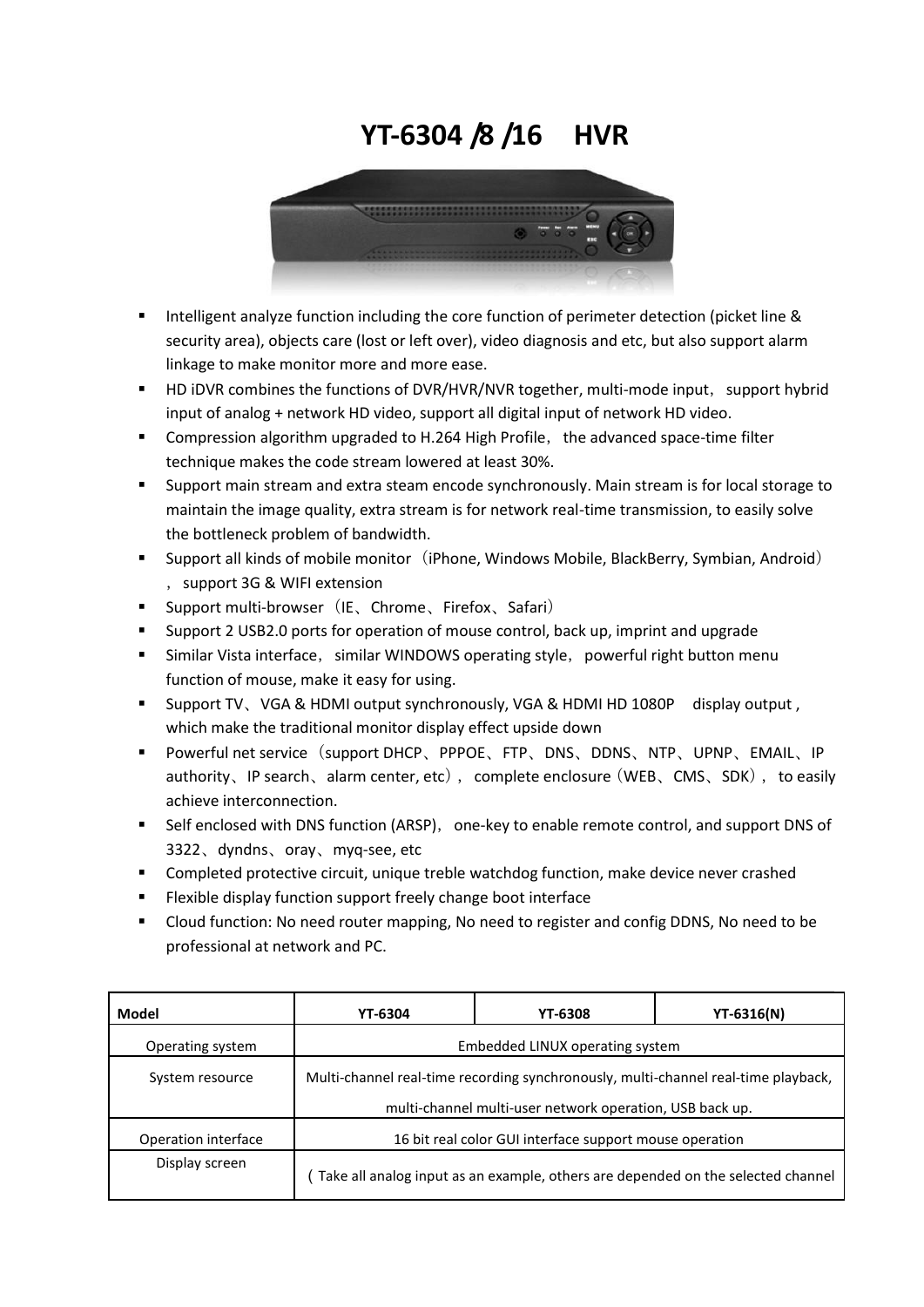|                        | mode)                                                                               |                             |                             |  |  |
|------------------------|-------------------------------------------------------------------------------------|-----------------------------|-----------------------------|--|--|
|                        | 1/4 screen                                                                          | $1/4/8/9$ screen            | 1/4/8/9/16 screen           |  |  |
| Video standard         | PAL (625 lines, 50fps); NTSC (525lines, 60fps)                                      |                             |                             |  |  |
| Image encode           | H.264(High Profile);                                                                |                             |                             |  |  |
| Monitor quality        | Monitor: D1; VGA: High Definition; HDMI: High definition                            |                             |                             |  |  |
| Playback quality       | Max support 1080P ; under local analog input mode :                                 |                             |                             |  |  |
|                        | 960H/D1/HD1/CIF/QCIF                                                                |                             |                             |  |  |
| Encode capability      | 4ch D1/960H real-time                                                               | 8ch HD1/D1 real-time        | 16ch D1/D1<br>real-time     |  |  |
| Decode capability      | 4ch D1/960H real-time                                                               | 8ch HD1/1ch D1<br>real-time | 16ch HD1/1ch D1 real-time   |  |  |
| Multi-mode video input | Local analog input:                                                                 | Local analog input:         | Local analog input:         |  |  |
|                        | 4*D1/4 *960H                                                                        | $8*HD1$                     | $16*D1$                     |  |  |
|                        | Local analog + network                                                              | /8 *D1                      | Local analog + network      |  |  |
|                        | digital input:                                                                      | Local analog + network      | digital input:              |  |  |
|                        | 2 *D1+(1*1080P                                                                      | digital input:              | 2*D1+(1*1080P+1*7           |  |  |
|                        | $+1*720P$                                                                           | 2 *D1+(1*1080P              | 20P)                        |  |  |
|                        | All network digital input                                                           | $+1*720P$                   | 4*D1+(1*1080P+3*            |  |  |
|                        |                                                                                     | All network digital input   | 720P)                       |  |  |
|                        | 9*D1/8*960H                                                                         |                             | All network digital input : |  |  |
|                        | /4*720P /2*1080P                                                                    | 9*D1/8*960H                 | 9*D1/8*960H                 |  |  |
|                        | /1*720P+7*D1                                                                        | /4*720P                     | /4*720P                     |  |  |
|                        | /1*1080P+1*720P                                                                     | /2*1080P                    | /2*1080P                    |  |  |
|                        | $+2*D1$                                                                             | /1*720P+7*D1                | /1*720P+7*D1                |  |  |
|                        |                                                                                     | /1*1080P+1*720P             | /1*1080P+1*720P             |  |  |
|                        |                                                                                     | $+2*D1$                     | $+2*D1$                     |  |  |
|                        |                                                                                     |                             | $ 16^*D1$                   |  |  |
|                        |                                                                                     |                             | /2*1080P +2*720P            |  |  |
|                        |                                                                                     |                             | /1*1080P+1*720P+6*960H      |  |  |
|                        |                                                                                     |                             | /8*720P                     |  |  |
| Motion detection       | Each channel can set 192 (16*12) detection area; can set multi-level of flexibility |                             |                             |  |  |